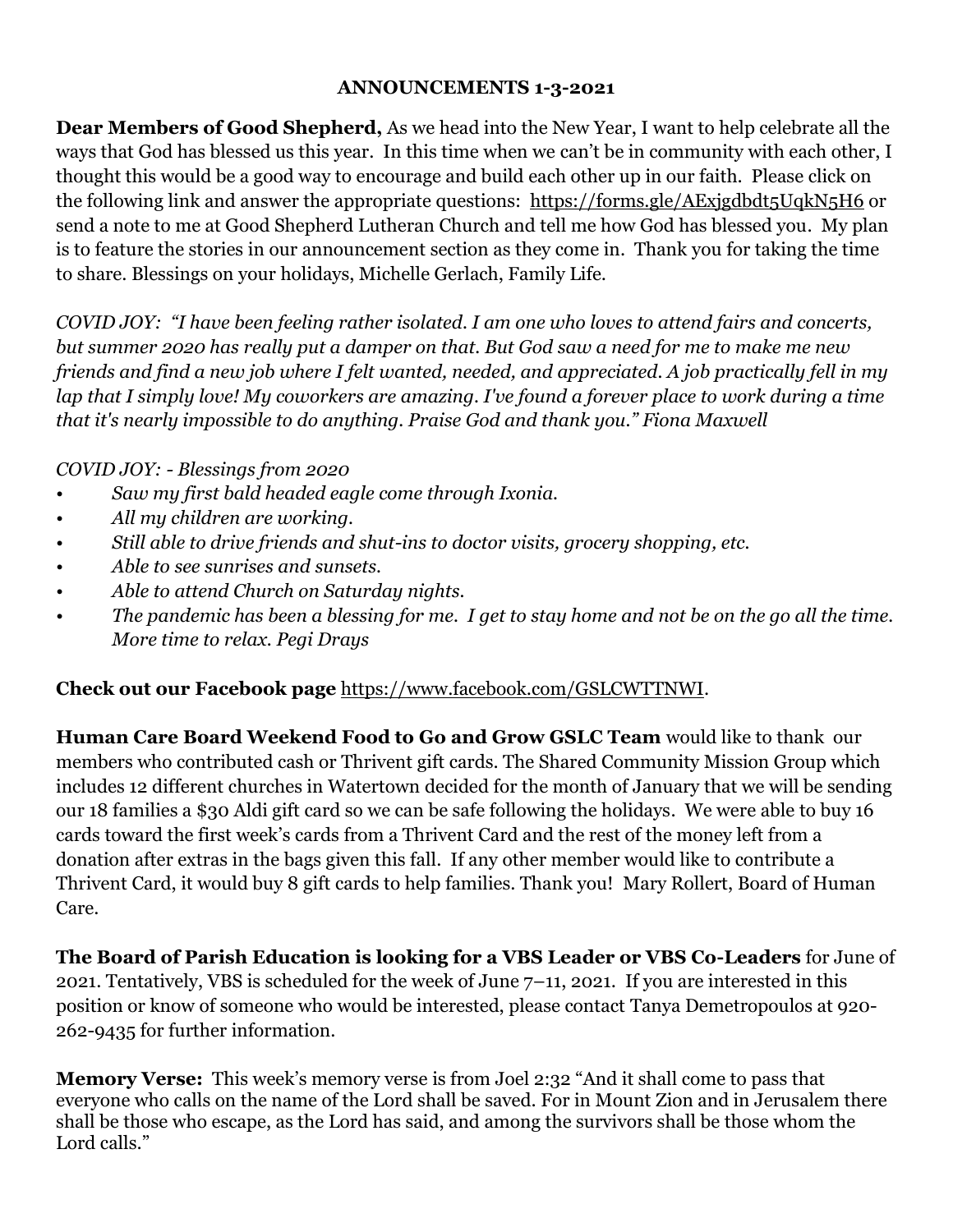**Please pray for:** We pray for Fern Tegtmeier, Dorothy Wegner, Burl Bely, Del Oestreich and Patricia Fox. We pray for the family of Merle Tank, mother of Lori Werth, who died on December 26 and for Dorothy Degnitz whose sister Anita Hornbostel died on December 21 and for Knox Gerlach, infant great grandson of Roger & Marion Zimmerman, who has cancer. We also pray for Malachi Kurtz during these difficult times. We pray for the family of Carol Jensen, sister of Dorothy Wegner, who died on Tuesday, December 29. We also pray for Allison Knoll, sister of Lisa Martin, who is critically ill with cancer.

## **2021 Giving Envelopes are available** to be picked up in the narthex. Thank you.

*\*\*Our Sunday service is televised Tuesday mornings at 8 am and afternoons at 3:00 pm as well as on Sundays at 2 pm on cable channel 98 and the high-definition cable channel 985 or <http://bit.ly/gslcvideo> online.*

**Ron Wille's Bible study class** will resume on Monday, January 11, at 4:30 pm.

**The 2021 Altar Flower chart** is now available on the wall next to the usher's room in the narthex. If you would like to give flowers for the altar, please sign your name on the chart for the date you prefer. Thank you. Dee

**The Battle for Our Kids' Minds by Danny Huerta from Focus on the Family** We are engaged in a spiritual battle for our children's minds. Just looking around at our society today, it's easy to recognize there's a war for our minds. There is questionable content at every turn in books, movies, and music. Questionable morals and ethics abound. Practices that the Bible stands against are becoming the norm. But why is such a battle being waged on the minds of our kids? It's because something so important is at stake—their souls.

The battle for our kids' minds is similar to the fight against germs. Researchers have discovered that if you attack germs directly, it strengthens the germs. However, if the body's immune response to the germs is supported, only then can the germs be defeated. It's critical to teach the body how to fight the germs to overcome them. We battle against sin in much the same way. Attacking sin through behavior will only make it stronger and more powerful. If the counterattack starts in the heart, by learning to love God, then a natural response to sin is created, and we can overcome it. Our spiritual health drives our mental health.

## What Contributes to Mental Health in Children?

The following is a list of several things that contributes to positive mental health in our children:

- Gratitude: This is the most central of all traits that contribute to positive mental health. Scripture tells us to live with an attitude of thanksgiving and thankfulness (Colossians 3:15).
- A Balanced Schedule that Allows for Sufficient Rest: Make sure that your kids are getting the appropriate amounts of sleep for their age and stage.
- Eating a Healthy Diet: A healthy diet provides fuel for the brain to perform well.
- Exercise, Play, Hobbies, and Activities: Make sure that your kids have time to exercise and play. Let them pursue activities that interest them. Hobbies, such as art, dance, construction, and building can engage your children and teach them new skills.
- Listen to Positive and Uplifting Music: The music our kids listen to can shape their thinking.
- Give Them Leadership Opportunities: The opportunity to lead helps children take ownership of their decisions and gives them the chance to learn and grow.
- Genuinely Listening to Our Kids: Take the time to really listen to what your kids are saying.